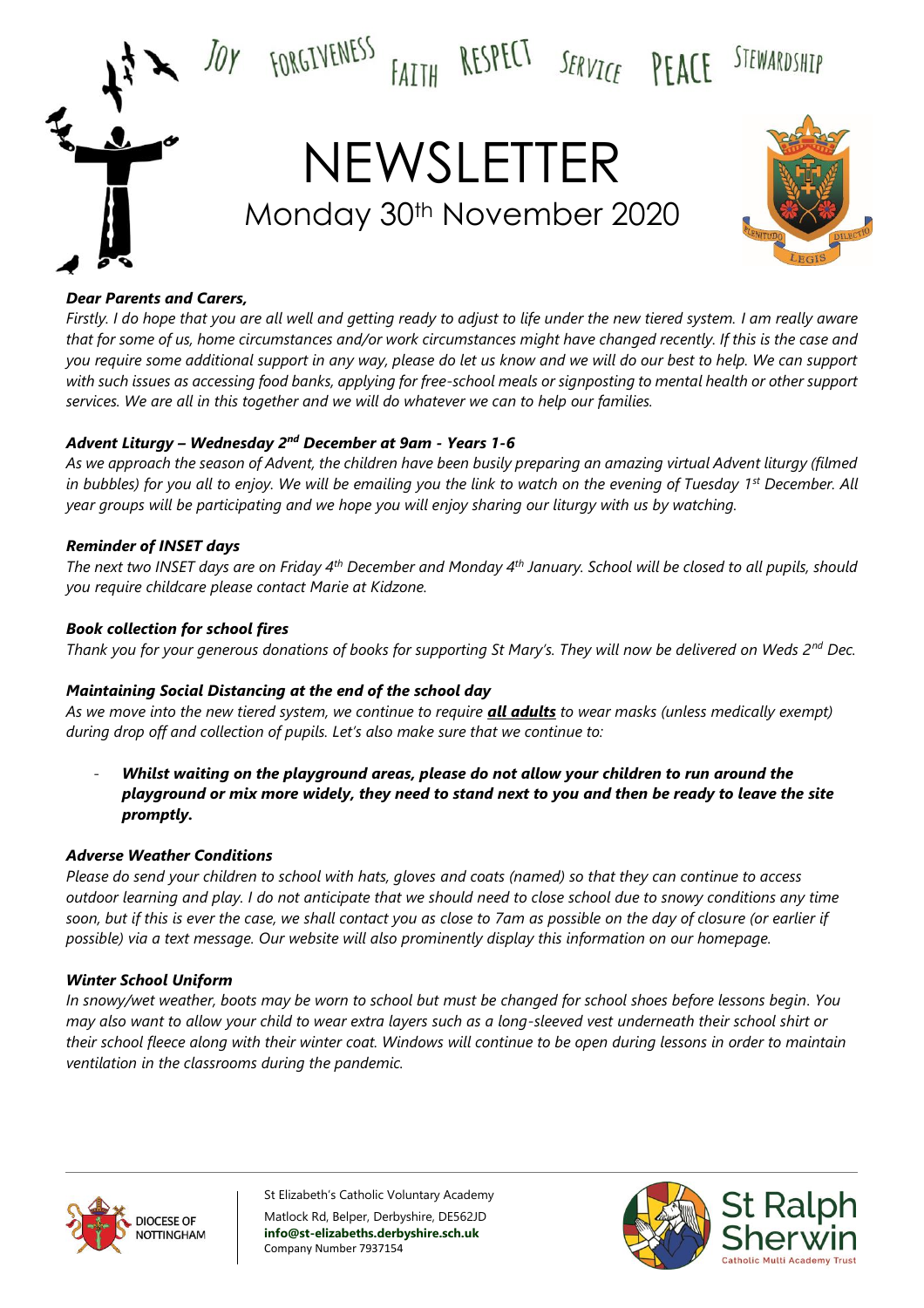# *Winter PE Kit*

*Outdoor PE will still take place during the colder months, but children are allowed to wear black plain jogging bottoms and their PE sweatshirt. They should also wear their yellow polo shirt underneath. Please do ensure all items are labelled. Many thanks!*

# *E-Safety Information – Twitch*

*What is Twitch?*

*Twitch is a website where users can watch videos and live streams of other users (known as 'broadcasters'), typically playing computer games. They can also live stream themselves. The minimum age to use it is 13, but it's easy to sign up if you're younger.*

*What's the problem?* 

- *Live streaming makes it harder to censor what people share or what language they use, so your child could be exposed to bullying content, or content that's inappropriate for their age.*
- *The chat function means strangers could talk to your child. Twitch is one of the main platforms used to 'groom' children (where an adult builds a relationship with a child to manipulate, exploit and abuse them)*

### *5 steps to help keep you child safe on Twitch*

- *1. Find out what your child is watching - Try watching together at first, or find out what channels they're watching and research them yourself. This will help you see whether what they're watching is age appropriate.*
- *2. Encourage your child to only talk to people they know - Anyone could pretend to be a child or teenager online, so encourage your child not to talk privately to people they don't know in real life. If they do talk to people they don't know, for example in group chats, tell them not to give out information that could identify them, such as their school name or the name of the street you live on.*
- *3. Restrict content in chat - This will make it less likely that your child will see inappropriate content, though no filter is perfect. In browser, start watching a channel, then click the cog icon in the bottom left > under 'My preferences' click 'Chat filters' > tick 'Enable filtering in chat' > tick the filters you want to enable. On the app, start watching a stream, then tap the video > tap the cog icon at the top right of the video > under 'Chat options' tap 'Enable filtering in chat' > tick 'Enable filtering in chat' > tick the filters you want to enable. These settings will apply to other channels too.*
- *4. Block private messages from strangers - Your child can block private messages (known as 'whispers') from strangers. To do this, go to the 'Privacy' section of the 'Security and privacy' page, and tick to block messages from strangers.*
- *5. Make sure your child knows how to report and block people Twitch's community guidelines ban behaviour like threats of violence, hateful conduct and harassment, spam, and sexual content. Knowing how to report or block people breaking these rules will help your child and others stay safe.*

### *Report content from a broadcaster*

*In the bottom right on the website, below the video player, click the 3-dot icon > click 'Report' > fill in the report form with a description of the issue.* 

*On mobile, the 3-dot icon is next to the 'Whisper' and 'Friend' buttons on iOS and in the top right corner on Android. Choose 'Report' > select the report reason > type a description in the description field > tap 'Send'.* 

### *Report and block users from chat*

*Click on a user's name in a chat > click the 3 dot icon > 'Report' (or 'Block') > fill in the report form. On mobile, tap on the username > select 'Report' (or 'Block') from the menu > select why you're reporting them > type in a report reason > tap 'Send'. Report and block users from whispers Click the cog button in the top right of the whisper window, and then select the most appropriate option from 'Block user' or 'Report user'.* 



St Elizabeth's Catholic Voluntary Academy Matlock Rd, Belper, Derbyshire, DE562JD **info@st-elizabeths.derbyshire.sch.uk** Company Number 7937154